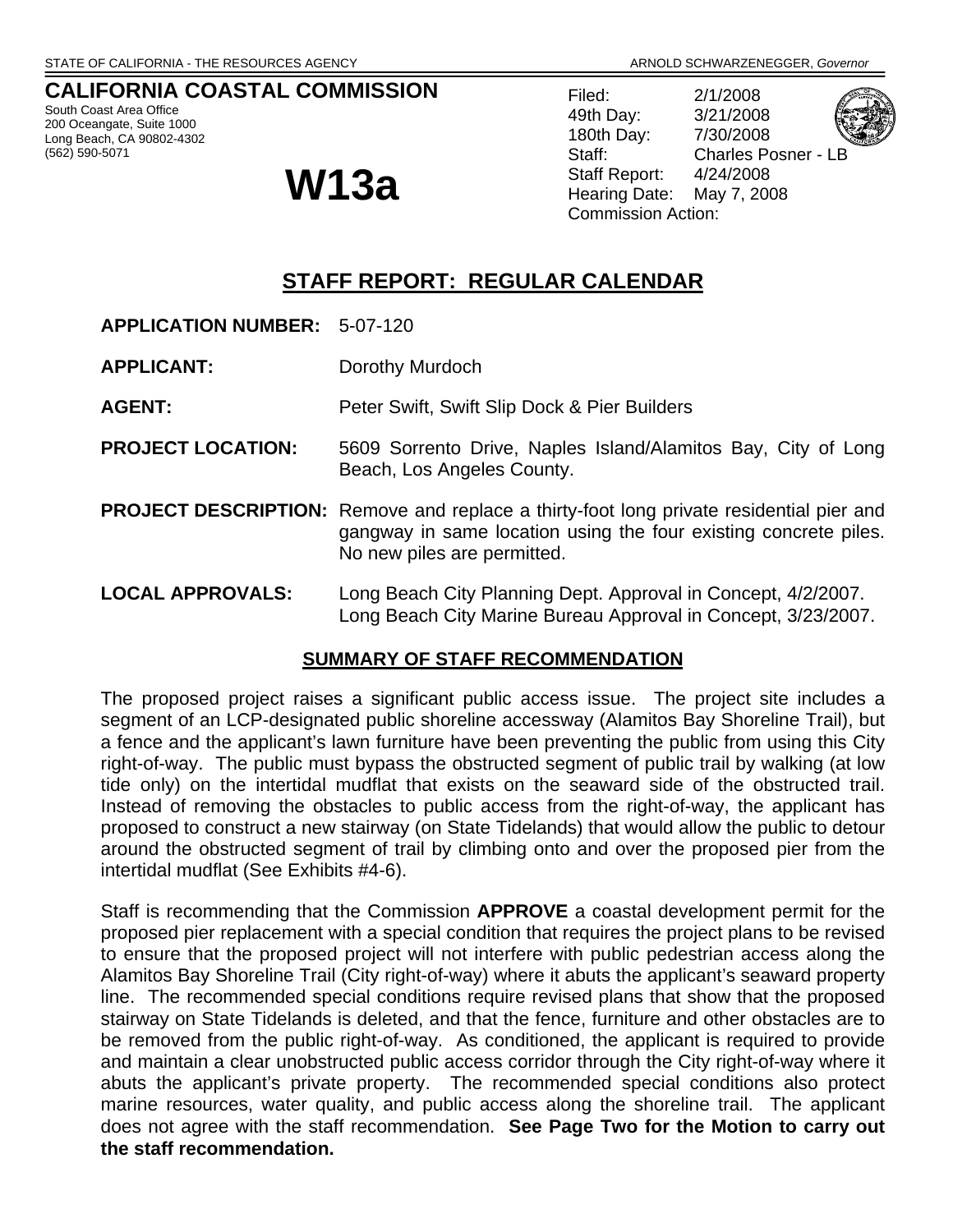# **SUBSTANTIVE FILE DOCUMENTS:**

- 1. City of Long Beach certified Local Coastal Program (LCP), July 22, 1980.
- 2. Plans & Specifications No. R-4858 (Revised) for the Construction of Waterfront Structures in the Long Beach Marina Area in the City of Long Beach, California, Office of the City Engineer, Long Beach, California, October 1994.
- 3. Coastal Development Permit 5-02-048 (Kober 5615 Sorrento Dr.).
- 4. Coastal Development Permit 5-03-320 (Boiteux 5469 Sorrento Dr.).
- 5. Coastal Development Permit 5-03-584 (Diamond 5635 Sorrento Dr.).
- 6. Coastal Development Permit 5-04-033 (Jones 5507 Sorrento Dr.).
- 7. Coastal Development Permit 5-05-052 (Baker 5641 Sorrento Dr.).
- 8. Coastal Development Permit 5-06-411 (Reback 5649 Sorrento Dr.).
- 9. Coastal Development Permit 5-07-131 (Dugan 5639 Sorrento Dr.).
- 10. Coastal Development Permit 5-07-250 (Burdge 5601 Sorrento Dr.).

# **STAFF RECOMMENDATION:**

The staff recommends that the Commission adopt the following resolution to **APPROVE** the coastal development permit application with special conditions:

## **MOTION:** *"I move that the Commission approve with special conditions Coastal Development Permit 5-07-120 per the staff recommendation."*

The staff recommends a **YES** vote. Passage of the motion will result in **APPROVAL** of the coastal development permit application with special conditions, and adoption of the following resolution and findings, as set forth in this staff report or as modified by staff prior to the Commission's vote. The motion passes only by an affirmative vote of a majority of Commissioners present.

#### **I. Resolution: Approval with Conditions**

The Commission hereby **APPROVES** a coastal development permit for the proposed development and adopts the findings set forth below on grounds that the development as conditioned will be in conformity with the policies of Chapter 3 of the Coastal Act. Approval of the permit complies with the California Environmental Quality Act because either 1) feasible mitigation measures and/or alternatives have been incorporated to substantially lessen any significant adverse effects of the development on the environment, or 2) there are no further feasible mitigation measures or alternatives that would substantially lessen any significant adverse impacts of the development on the environment.

# **II. Standard Conditions**

1. Notice of Receipt and Acknowledgment. The permit is not valid and development shall not commence until a copy of the permit, signed by the permittee or authorized agent, acknowledging receipt of the permit and acceptance of the terms and conditions, is returned to the Commission office.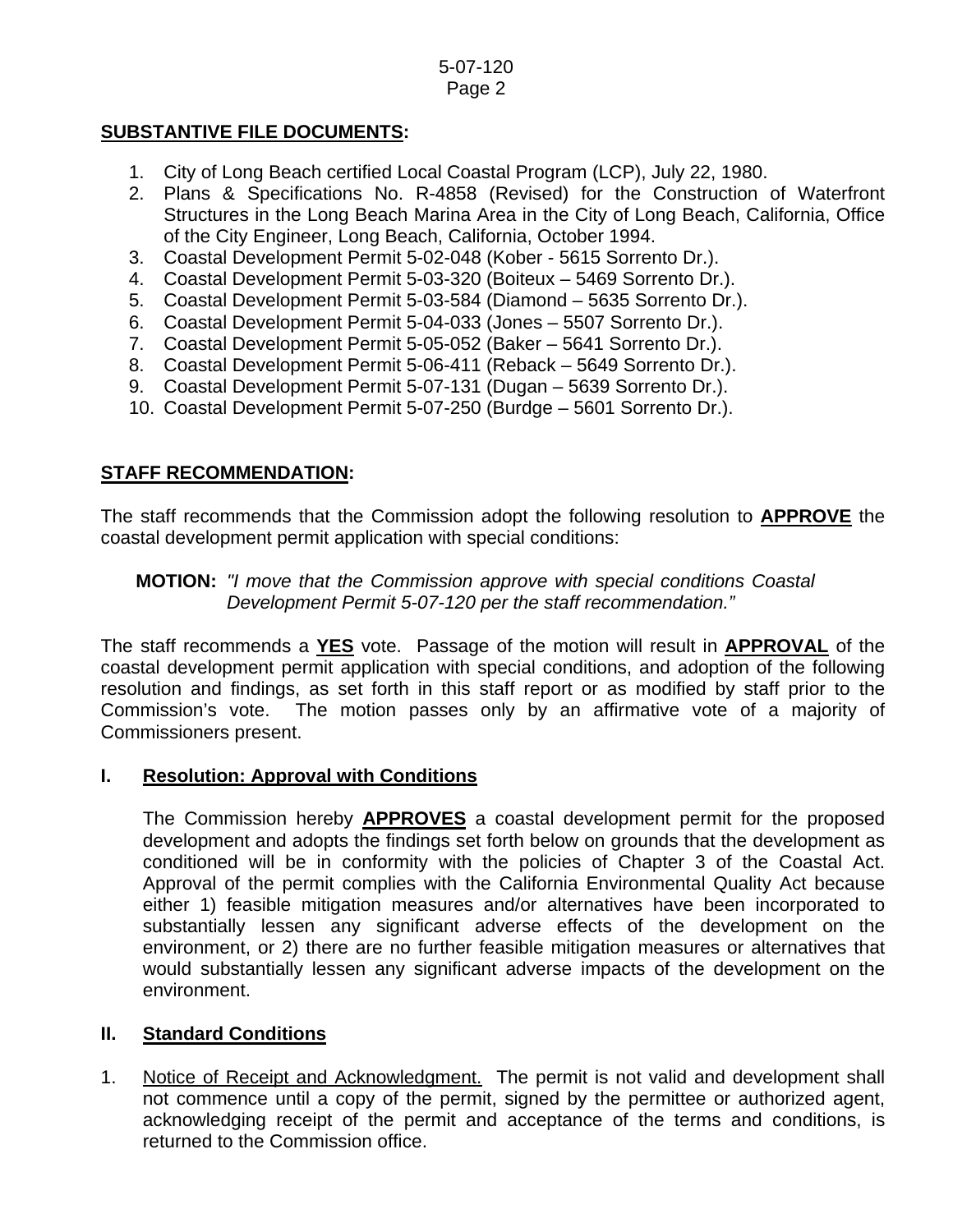#### 5-07-120 Page 3

- 2. Expiration. If development has not commenced, the permit will expire two years from the date this permit is reported to the Commission. Development shall be pursued in a diligent manner and completed in a reasonable period of time. Application for extension of the permit must be made prior to the expiration date.
- 3. Interpretation. Any questions of intent or interpretation of any condition will be resolved by the Executive Director or the Commission.
- 4. Assignment. The permit may be assigned to any qualified person, provided assignee files with the Commission an affidavit accepting all terms and conditions of the permit.
- 5. Terms and Conditions Run with the Land. These terms and conditions shall be perpetual, and it is the intention of the Commission and the permittee to bind all future owners and possessors of the subject property to the terms and conditions.

#### **III. Special Conditions**

#### 1. Revised Project Plans

**PRIOR TO ISSUANCE OF THE COASTAL DEVELOPMENT PERMIT**, the applicant shall submit revised project plans to the Executive Director for review and approval. The revised plans shall conform to, and clearly demonstrate compliance with, the following requirements:

- A. Delete from the project plans the stairway (proposed to be attached to the new pier) situated on the seaward side of the retaining wall and public right-of-way. The existing stairway situated on the seaward side of the retaining wall and public right-of-way shall be removed as proposed. [See Exhibits 5&6.]
- B. Notate the project plans to state that the existing fill, wooden retaining wall and other development (e.g., fence, furniture, boats, etc.) that currently exists on the public right-of-way (where it abuts the applicant's private property) are unpermitted.
- C. Notate the project plans to state that the fence, furniture and other obstacles are to be removed from the public right-of-way in order to provide and maintain a clear unobstructed public access corridor through the City right-of-way where it abuts the applicant's private property.
- D. Notate the project plans to state that this Commission action does not permit any modifications or improvements to be made to the fill and wooden retaining wall that exists seaward of the applicant's property line. Any repair or replacement of the retaining wall shall be subject to a new coastal development permit or an amendment to this coastal development permit.
- E. The pier deck shall be designed and constructed with an elevation that minimizes interference with public access along the shoreline so that the public shall be able to pass under the pier at low tide (i.e., at least five feet of head clearance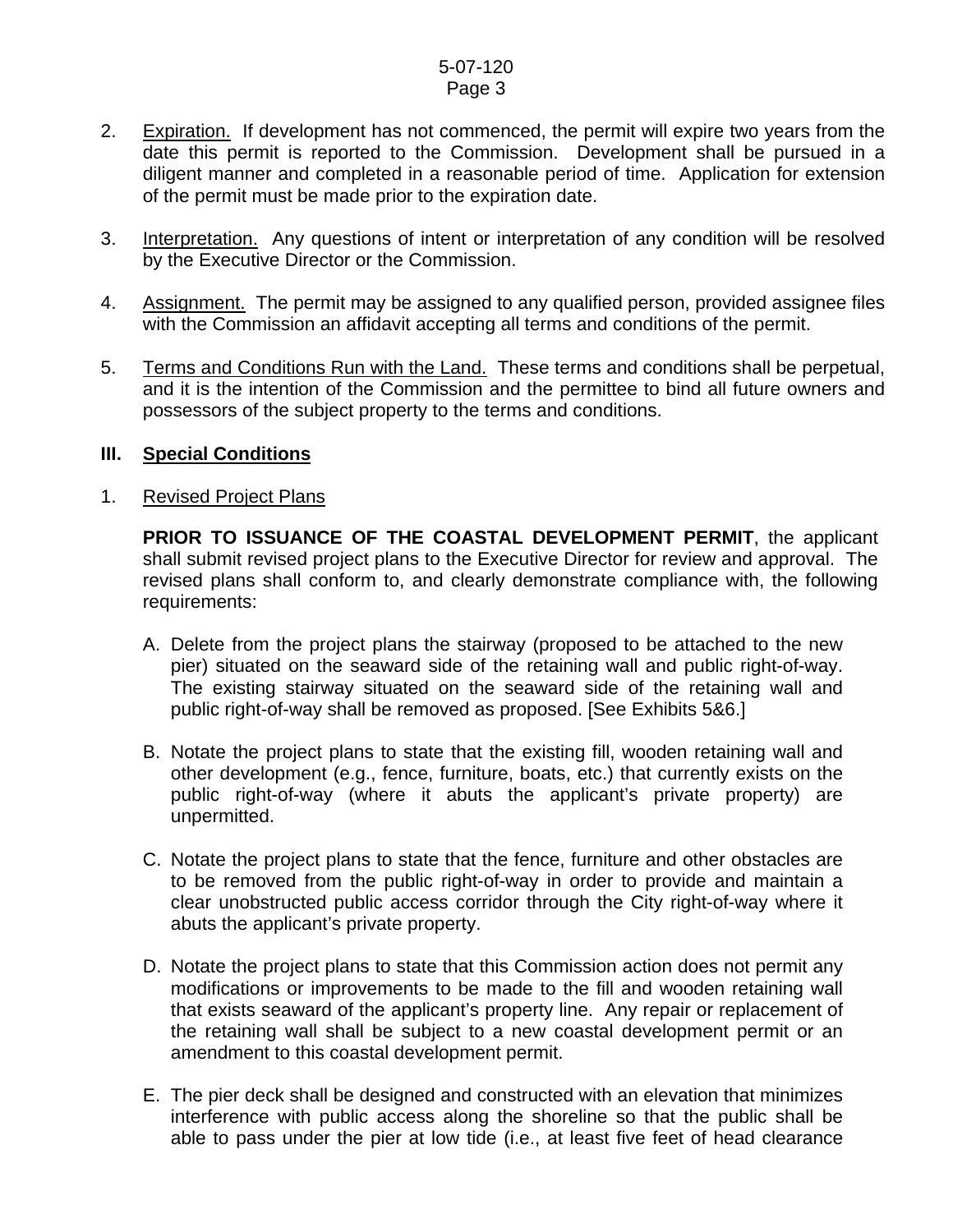#### 5-07-120 Page 4

shall be provided between the lowest part of the pier approach deck and the intertidal mudflat located seaward of the public right-of-way).

- F. The dimensions of the pier deck shall conform with the project plans submitted with the coastal development permit application: a thirty-foot long, six-foot wide L-shaped pier, as shown on **Exhibit #6 of the 4/24/08 staff report**.
- G. Only the existing four pier piles, in their current location, shall be used to support the new pier structure. No new piles are permitted.

The permittee shall undertake the development in accordance with the final plans approved by the Executive Director pursuant to this condition. Any proposed changes to the approved plans shall be reported to the Executive Director in order to determine if the proposed change shall require a permit amendment pursuant to the requirements of the Coastal Act and the California Code of Regulations. No changes to the approved plan shall occur without a Commission amendment to this coastal development permit unless the Executive Director determines that no amendment is legally required.

#### 2. Approved Use of Pier and Dock

The permitted use of the approved development is for boating related uses only. No boat baths or other type of permanent development is permitted to occupy the boat docking area. All development must occur in strict compliance with the final project plans approved by the Executive Director. No changes to the approved plans shall occur without a Commission amendment to this coastal development permit unless the Executive Director determines that no amendment is legally required.

#### 3. Construction Responsibilities and Debris Removal

- A. No construction materials, equipment, debris, or waste will be placed or stored where it may be subject to wave, wind, or rain erosion and dispersion.
- B. Any and all construction material shall be removed from the site within ten days of completion of construction and disposed of at an appropriate location.
- C. Machinery or construction materials not essential for project improvements are prohibited at all times in the subtidal or intertidal zones.
- D. If turbid conditions are generated during construction, a silt curtain will be utilized to control turbidity.
- E. Floating booms will be used to contain debris discharged into coastal waters and any debris discharged will be removed as soon as possible but no later than the end of each day.
- F. Divers will recover non-buoyant debris discharged into coastal waters as soon as possible after loss.
- G. Erosion control/sedimentation Best Management Practices (BMPs) shall be used to control sedimentation impacts to coastal waters during construction. BMPs shall include, but are not limited to: placement of sand bags around drainage inlets to prevent runoff/sediment transport into Alamitos Bay and a pre-construction meeting to review procedural and BMP guidelines.
- H. The applicant shall dispose of all demolition and construction debris resulting from the proposed project at an appropriate location. If the disposal site is located within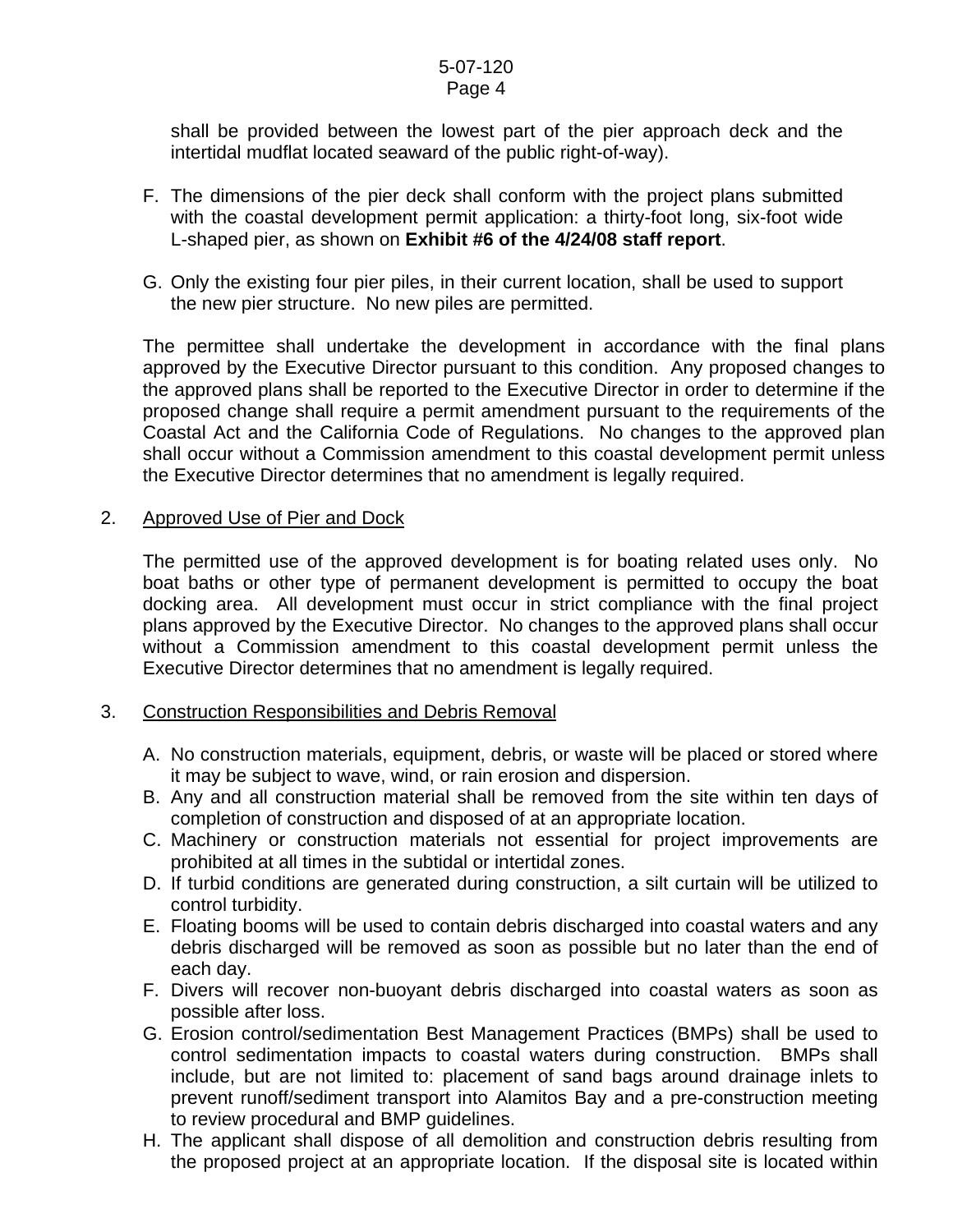the coastal zone, a coastal development permit or an amendment to this permit shall be required before disposal can take place.

#### 4. Best Management Practices (BMP) Program

By acceptance of this permit, the applicant agrees that the long-term water-borne berthing of boat(s) in the approved dock and/or boat slip will be managed in a manner that protects water quality pursuant to the implementation of the following BMPs.

#### A. Boat Cleaning and Maintenance Measures:

- 1. In-water top-side and bottom-side boat cleaning shall minimize the discharge of soaps, paints and debris.
- 2. In-the-water hull scraping or any process that occurs under water that results in the removal of paint from boat hulls is prohibited. Only detergents and cleaning components that are designated by the manufacturer as phosphate-free and biodegradable shall be used, and only minimal amounts shall be used.
- 3. The applicant shall minimize the use of detergents and boat cleaning and maintenance products containing ammonia, sodium hypochlorite, chlorinated solvents, petroleum distillates or lye.
- B. Solid and Liquid Waste Management Measures: All trash, recyclables, and hazardous wastes or potential water contaminants, including old gasoline or gasoline with water, absorbent materials, oily rags, lead acid batteries, antifreeze, waste diesel, kerosene and mineral spirits shall be disposed of in a proper manner and shall not at any time be disposed of in the water or gutter.
- C. Petroleum Control Management Measures: Oil absorbent materials should be examined at least once a year and replaced as necessary. The applicant shall recycle the materials, if possible, or dispose of them in accordance with hazardous waste disposal regulations. The boaters shall regularly inspect and maintain engines, seals, gaskets, lines and hoses in order to prevent oil and fuel spills. Boaters shall use preventive engine maintenance, oil absorbents, bilge pump-out services, or steam cleaning services as much as possible to clean oily bilge areas. Bilges shall be cleaned and maintained. The use of detergents or soaps that can be discharged by bilge pumps is prohibited.

#### 5. Public Access To and Along the Waterway

All obstructions to public access (e.g., fences, furniture, boats, etc.) shall be removed from the City right-of-way where it abuts the applicant's private property. The Executive Director shall be notified of such removal prior to commencement of construction of the new pier. Except for the temporary disruptions that will occur during the completion of the permitted development, the applicant shall not interfere with public access along the right-of-way and shoreline area located seaward of the applicant's private property.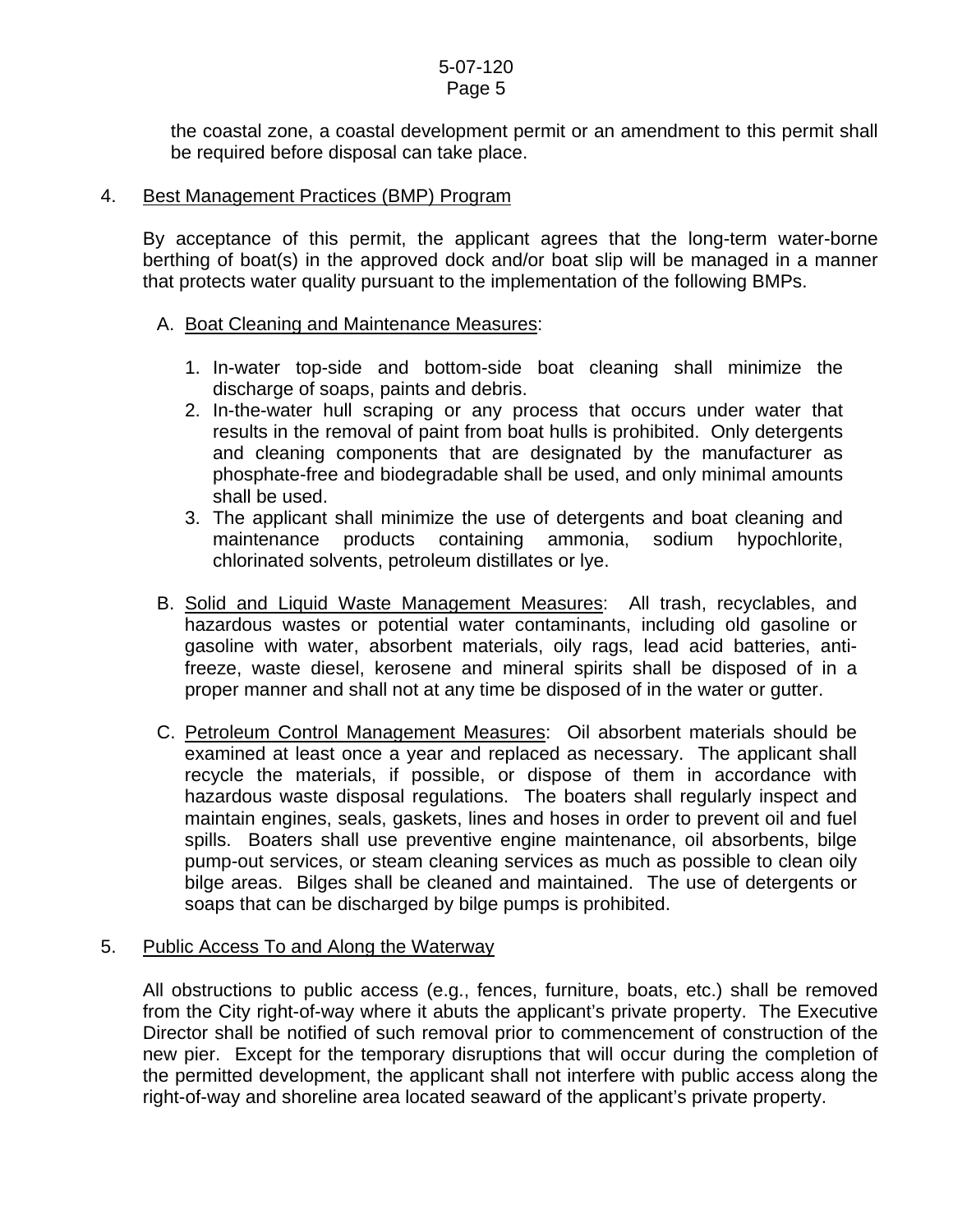## **IV. Findings and Declarations**

The Commission hereby finds and declares:

# **A. Project Description**

The proposed project involves the replacement of an existing private pier on Naples Island in southeast Long Beach (See Exhibits). The proposed project is in Alamitos Bay, situated between an existing single-family residence and the City Pierhead Line (Exhibit #6). The existing thirty-foot long pier and associated gangway are proposed to be removed and replaced in the same location using the four existing concrete piles. No new piles are proposed. The old pier is four-feet wide, and the proposed pier is six feet wide. The existing floating dock will remain in its current location unaltered.

An old wooden stairway, situated on State Tidelands at the base of the pier, is proposed to be removed (Exhibit #5). A new stairway, also situated on State Tidelands, is proposed to be attached to the side of the proposed pier (Exhibit #6). The applicant asserts that the proposed stairway will provide public pedestrian access between the pier and the intertidal mudflat for people using the fifteen-foot wide public accessway that runs along the shoreline (Exhibit #3).

# **B. Public Access and Recreation**

The public access and recreation policies of the Coastal Act require that maximum access and recreational opportunities shall be provided and that development shall not interfere with such access. Therefore, the proposed development must be designed to protect maximum public access along the shoreline and to nearby recreational facilities.

Section 30210 of the Coastal Act states:

In carrying out the requirement of Section 4 of Article X of the California Constitution, maximum access, which shall be conspicuously posted, and recreational opportunities shall be provided for all the people consistent with public safety needs and the need to protect public rights, rights of private property owners, and natural resource areas from overuse.

Section 30211 of the Coastal Act states:

Development shall not interfere with the public's right of access to the sea where acquired through use or legislative authorization, including, but not limited to, the use of dry sand and rocky coastal beaches to the first line of terrestrial vegetation.

Section 30221 of the Coastal Act states:

Oceanfront land suitable for recreational use shall be protected for recreational use and development unless present and foreseeable future demand for public or commercial recreational activities that could be accommodated on the property is already adequately provided for in the area.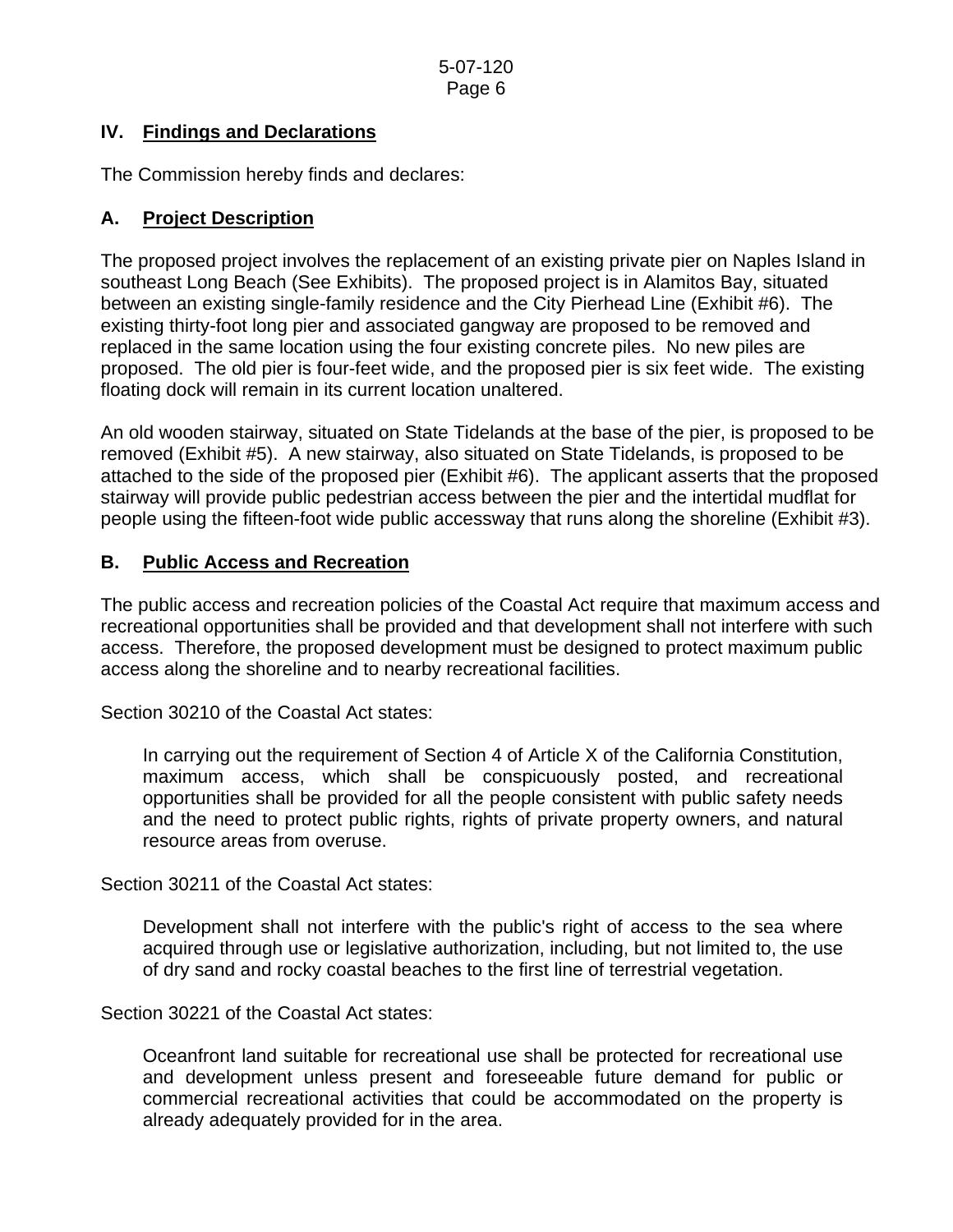Public access along the shoreline is the primary Coastal Act issue raised by the proposed development. The project site includes a portion of the Alamitos Bay Shoreline Trail (City right-of-way), a public pedestrian accessway that runs along the shoreline between the applicant's house and the applicant's pier (Exhibit #3). The certified City of Long Beach LCP designates this fifteen-foot wide City right-of-way as a shoreline public accessway.

The applicant's house and front yard area are situated immediately inland of the fifteen-foot wide City right-of-way that the certified City of Long Beach LCP designates as the Alamitos Bay Shoreline Trail (Exhibit #4). The landside footing of the existing pier, along with a failing wooden retaining wall and other fill material landward of the wall, currently occupy part of the City right-of-way.<sup>[1](#page-6-0)</sup> A fence and the applicant's deck furniture and boats placed on the right-ofway obstruct the accessway and have been preventing the public from using this segment of the Alamitos Bay Shoreline Trail. The area situated on the seaward side of the failing retaining wall ("the beach") is actually an intertidal mudflat as the bay waters reach the retaining wall during high tides. One wooden stairway, attached to the side of the existing pier, is situated on State Tidelands seaward of the City right-of-way (Exhibit #4). This stairway provides the applicant access to the intertidal mudflat. The applicant proposes to replace the old stairway with a new stairway, but the applicant is not proposing to remove the failing wooden retaining wall or any of the fill material that currently exists within the right-of-way seaward of the private property (Exhibit #6).

The applicant has provided, as part of the coastal development permit application, a public access plan that would route the public around the obstructed portion of the public right-of-way via the intertidal mudflat that exists on the seaward side of the right-of-way and failing retaining wall. The applicant's proposed public access detour includes a new stairway (on State Tidelands) which would allow the public to bypass the blocked accessway by walking on the mudflat (Exhibit #6). The old wooden stairway, situated on State Tidelands at the base of the pier, is proposed to be removed (Exhibit #5). The applicant asserts that a new wooden stairway attached to the pier would allow a continuation of lateral shoreline public access by providing a convenient stairway access between the intertidal mudflat and the higher part of the bank where the Alamitos Bay Shoreline Trail is open for public use along the seaward edge of the yards of the adjacent bay-fronting homes.

So instead of removing the obstacles to public access from the public right-of-way, the applicant has proposed to construct on State Tidelands a new stairway (attached to the proposed pier) for public use. At low tides, the applicant asserts that the public will be able to pass under the pier and walk along the muddy shoreline, as is now possible but difficult because of the mud and low-hanging pier decks. Therefore, the proposed project has not been designed to improve the public's ability to use the Alamitos Bay Shoreline Trail.

The Commission finds that the applicant's proposed public access plan that would route the public around the obstructed portion of the public right-of-way is not consistent with the public access and recreation policies of the Coastal Act because it does not maximize public access (it obstructs and minimizes public's use of the official shoreline trail) and it interferes with the

<span id="page-6-0"></span> $\overline{a}$ 1 Commission staff has attempted to determine when the retaining wall and fill were placed within the City right-of-way, but the study of aerial photos has been inconclusive. While there is no evidence at this time this development occurred after the effective date of the Coastal Act, there is also not any evidence that it was placed subject to a lease or other approval from local government. Therefore, it must be clear that by this action the Commission is not approving this retaining wall and fill on public property.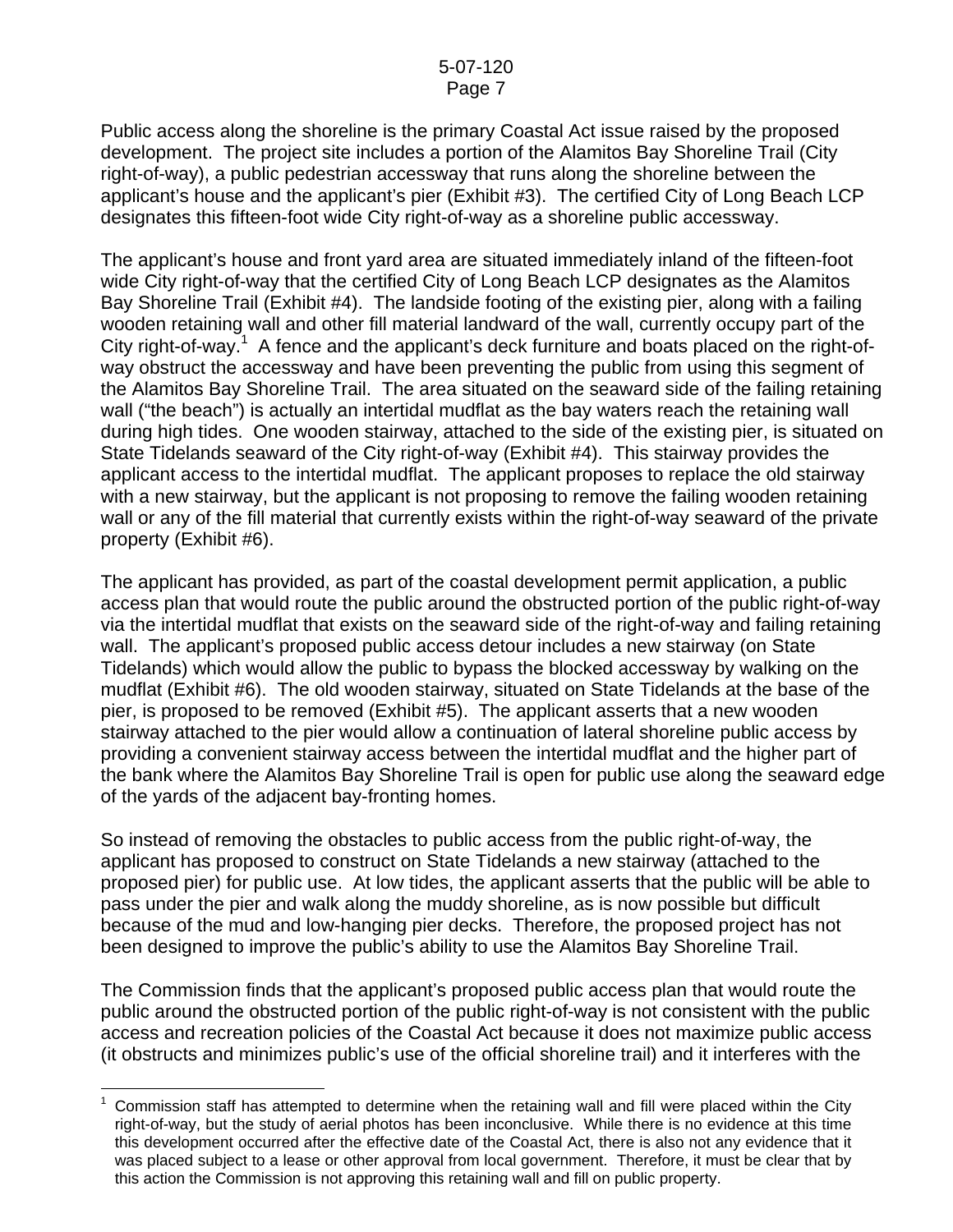public's right of access to the sea where acquired through use or legislative authorization (i.e., the public right-of-way).

Therefore, **Special Condition One** requires the applicant to submit revised plans for the proposed development that delete the proposed stairway and to show the right-of-way (that segment that abuts the applicant's property) being clear of all obstructions to public access. The proposed stairway on State Tidelands is not approved, and the existing stairway on State Tidelands shall be removed as proposed. In addition, the revised plans shall also indicate that the existing fill, wooden retaining wall and other development (e.g., fence, furniture, boats, etc.) that currently exists on the public right-of-way where it abuts the applicant's private property are unpermitted. The proposed pier shall be designed with at least five feet of head clearance between the lowest part of the pier approach deck and the intertidal mudflats located seaward of the public right-of-way in order to minimize interference with public access along the shoreline so that the public shall be able to pass under the pier at low tide. This Commission action does not permit any modifications or improvements to be made to the fill and wooden retaining wall that exists seaward of the applicant's property line. Any repair or replacement of the retaining wall shall be subject to a new coastal development permit or an amendment to this coastal development permit. Only as conditioned does the proposed development conform with the public access and recreation policies of the Coastal Act.

# **C. Recreation and Marine Resources**

Section 30224 of the Coastal Act states:

Increased recreational boating use of coastal waters shall be encouraged, in accordance with this division, by developing dry storage areas, increasing public launching facilities, providing additional berthing space in existing harbors, limiting non-water-dependent land uses that congest access corridors and preclude boating support facilities, providing harbors of refuge, and by providing for new boating facilities in natural harbors, new protected water areas, and in areas dredged from dry land.

Section 30233(a) of the Coastal Act states:

(a) The diking, filling, or dredging of open coastal waters, wetlands, estuaries, and lakes shall be permitted in accordance with other applicable provisions of this division, where there is no feasible less environmentally damaging alternative, and where feasible mitigation measures have been provided to minimize adverse environmental effects...(3) In open coastal waters, other than wetlands, including streams, estuaries, and lakes, new or expanded boating facilities and the placement of structural pilings for public recreational piers that provide public access and recreational opportunities.

Section 30240 of the Coastal Act states:

(a) Environmentally sensitive habitat areas shall be protected against any significant disruption of habitat values, and only uses dependent on such resources shall be allowed within such areas.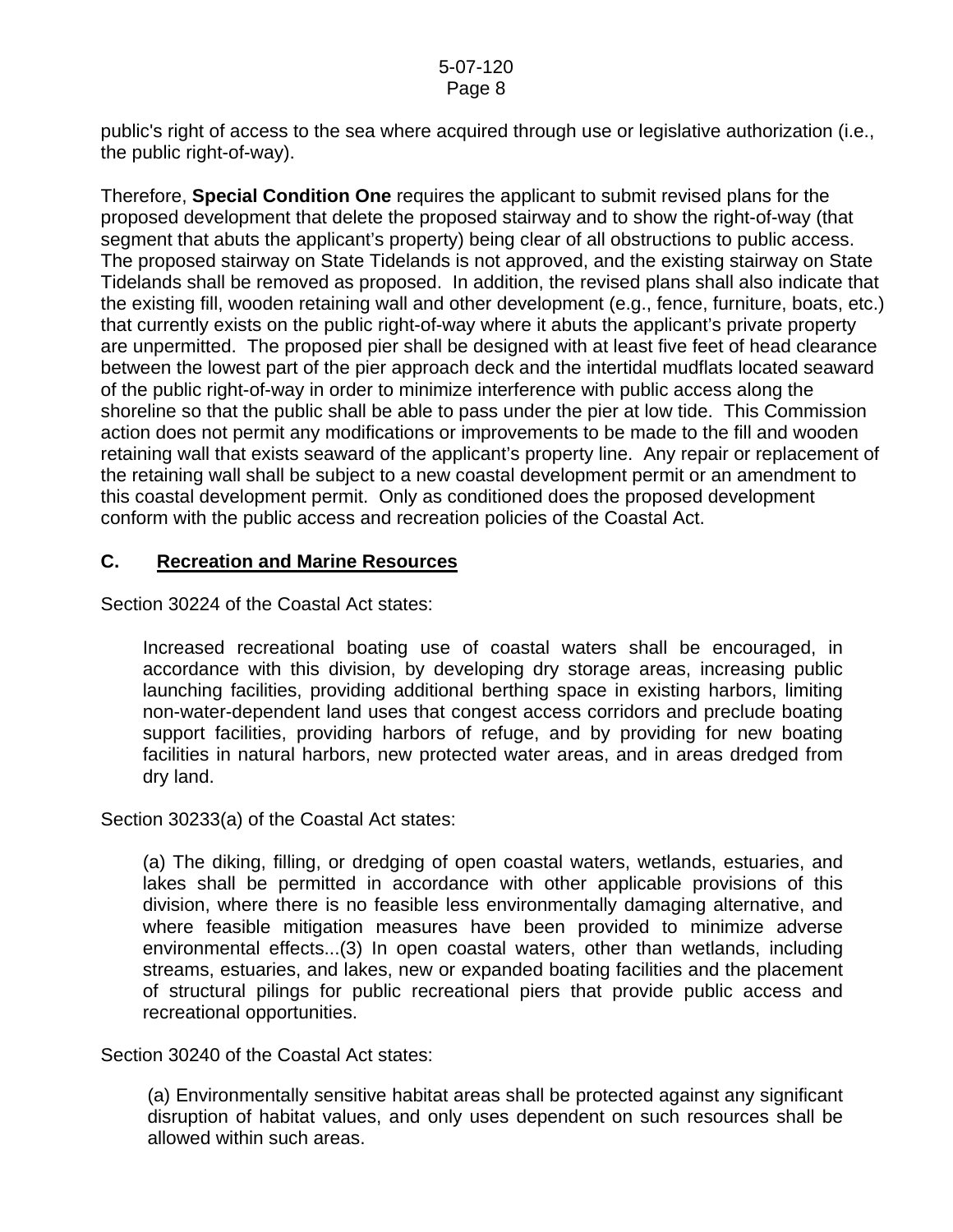(b) Development in areas adjacent to environmentally sensitive habitat areas and parks and recreation areas shall be sited and designed to prevent impacts which would significantly degrade such areas, and shall be compatible with the continuance of such habitat areas.

The proposed pier is an allowable and encouraged marine related use. The proposed project, as conditioned to be used for boating related uses only, will provide recreational boating opportunities for the applicant.

The Commission is not permitting any diking, filling or dredging. The proposed project does not include any new piles, or the removal or relocation of the four existing piles, and no disturbance of the intertidal or subtidal area is proposed, except for the construction of the proposed stairway on State Tidelands. **Special Condition One** requires the applicant to delete the proposed stairway from the State Tidelands, so no disturbance of the intertidal or subtidal area is permitted by this action (except for the minimal disturbance associated with the proposed removal of the old wooden stairway).

In addition, Special Condition One prevents potential adverse impacts by clearly stating that this Commission action does not permit any modifications or improvements to be made to the fill and wooden retaining wall that exists seaward of the applicant's property line. Any repair or replacement of the existing retaining wall shall be subject to a new coastal development permit or an amendment to this coastal development permit in order to analyze what effects, if any, such development would cause to marine resources and other coastal resources.

Section 30240 of the Coastal Act requires that the proposed project, which is located in Alamitos Bay, shall be sited and designed to prevent impacts which would significantly degrade environmentally sensitive habitat areas. The intertidal and subtidal areas of Alamitos Bay contain environmentally sensitive habitat areas, which shall be protected from the adverse impacts of shoreline structures like piers. Since the proposed project does not include any new piles, the applicant has not surveyed the project site to determine whether any eelgrass (*Zostera marina*) or noxious algae (*Caulerpa taxifolia)* exists. The applicant asserts that no eelgrass beds would be disturbed, if they do exist; and no noxious algae would be dispersed.

Therefore, as conditioned, the project is to be used solely for recreational boating purposes, will not significantly adversely impact eelgrass beds, and will not contribute to the dispersal of the invasive aquatic algae, *Caulerpa taxifolia*. Therefore, the proposed project, as conditioned, conforms with Sections 30224, 30233 and 30240 of the Coastal Act.

#### **D. Water Quality**

Section 30230 of the Coastal Act states:

Marine resources shall be maintained, enhanced, and where feasible, restored. Special protection shall be given to areas and species of special biological or economic significance. Uses of the marine environment shall be carried out in a manner that will sustain the biological productivity of coastal waters and that will maintain healthy populations of all species of marine organisms adequate for longterm commercial, recreational, scientific, and educational purposes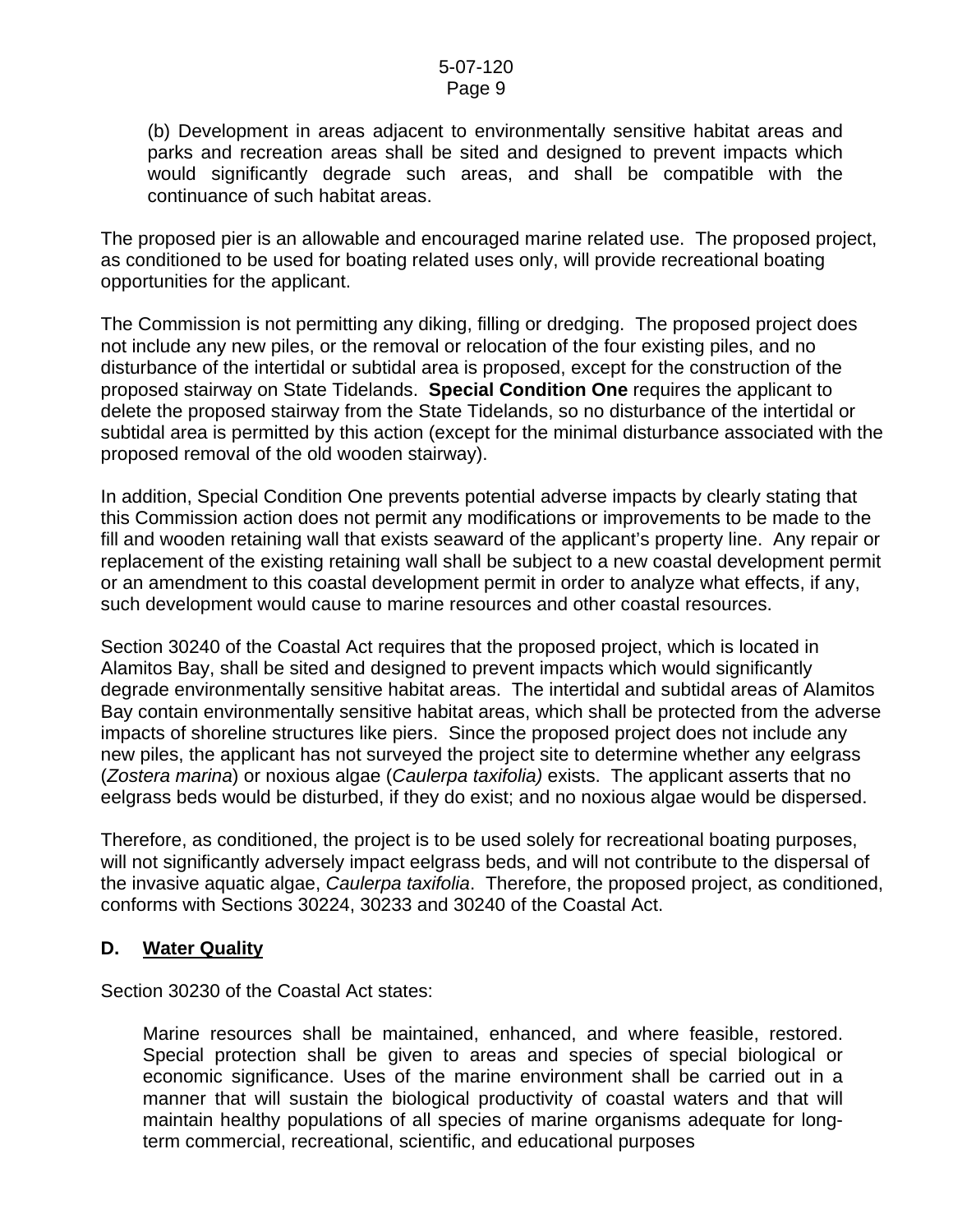Section 30231 of the Coastal Act states:

The biological productivity and the quality of coastal waters, streams, wetlands, estuaries, and lakes appropriate to maintain optimum populations of marine organisms and for the protection of human health shall be maintained and, where feasible, restored through, among other means, minimizing adverse effects of waste water discharges and entrainment, controlling runoff, preventing depletion of ground water supplies and substantial interference with surface water flow, encouraging waste water reclamation, maintaining natural vegetation buffer areas that protect riparian habitats, and minimizing alteration of natural streams

The proposed project will be occurring on or within coastal waters. The storage or placement of construction material, debris, or waste in a location where it could be discharged into coastal waters would result in an adverse effect on the marine environment. To reduce the potential for construction related impacts on water quality, the Commission imposes special conditions requiring, but not limited to, the appropriate storage and handling of construction equipment and materials to minimize the potential of pollutants to enter coastal waters and for the use of on-going best management practices (BMPs) following construction. As conditioned, the Commission finds that the development conforms with Sections 30230 and 30231 of the Coastal Act.

# **E. Unpermitted Development**

Prior to applying for this coastal development permit, some of the development on the site occurred without the required coastal development permit. The unpermitted development includes a retaining wall, wooden stairway, fill, a fence, furniture and boats placed on the rightof-way that abuts the applicant's property. Some of this unpermitted development has been preventing the public from using this segment of the Alamitos Bay Shoreline Trail.

Although development has taken place prior to Commission action on this permit application, consideration of the application by the Commission is based solely upon Chapter 3 policies of the Coastal Act. Commission action on this permit application does not constitute a waiver of any legal action with regard to the alleged violation nor does it constitute an admission as to the legality of any development undertaken on the subject site without a coastal development permit or permit amendment.

# **F. Local Coastal Program**

A coastal development permit is required from the Commission for the proposed development because it is located on tidelands within the Commission's area of original jurisdiction pursuant to Section 30519 of the Coastal Act. The Commission's standard of review for the proposed development is the Chapter 3 policies of the Coastal Act. The City of Long Beach certified LCP is advisory in nature and may provide guidance. The Commission certified the City of Long Beach LCP on July 22, 1980. As conditioned, the proposed development is consistent with Chapter 3 of the Coastal Act and does not conflict with the certified LCP for the area.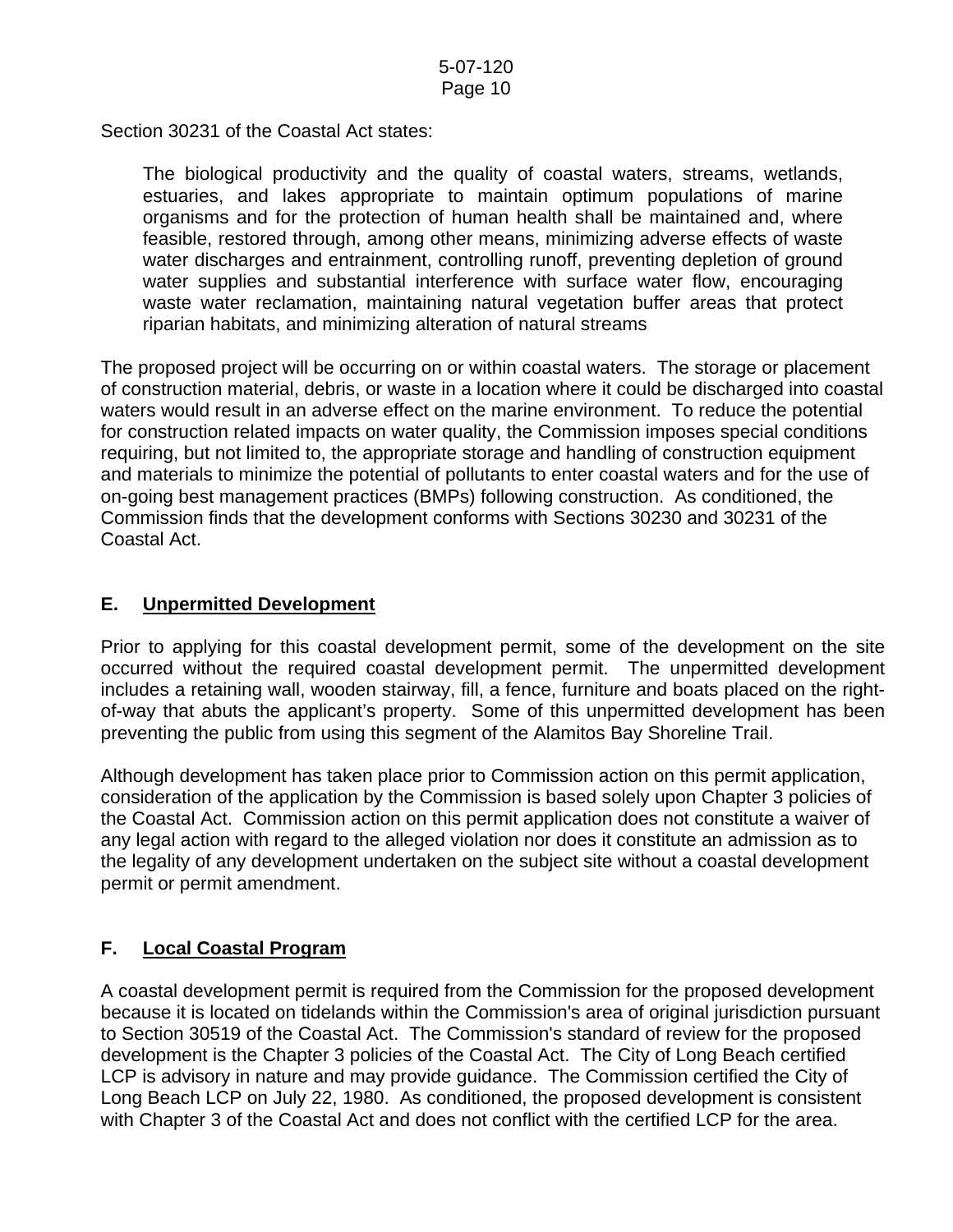# **G. California Environmental Quality Act (CEQA)**

Section 13096 of the California Code of Regulations requires Commission approval of coastal development permit application to be supported by a finding showing the application, as conditioned by any conditions of approval, to be consistent with any applicable requirements of the California Environmental Quality Act (CEQA). Section 21080.5(d)(2)(A) of CEQA prohibits a proposed development from being approved if there are feasible alternatives or feasible mitigation measures available which would substantially lessen any significant adverse effect which the activity may have on the environment.

The project, as proposed by the applicant, is not the least environmentally damaging feasible alternative and cannot be found consistent with the requirements of the Coastal Act to conform to CEQA. However, the proposed project has been conditioned to require the removal of the stairway from State Tidelands that the applicant has proposed as a part of a proposed public access detour, and the redesign of the proposed pier to provide maximum public access along the shoreline.

As conditioned, there are no feasible alternatives or additional feasible mitigation measures available which would substantially lessen any significant adverse effect which the activity may have on the environment. Therefore, the Commission finds that the proposed project, as conditioned to mitigate the identified impacts, is the least environmentally damaging feasible alternative and complies with the applicable requirements of the Coastal Act to conform to CEQA.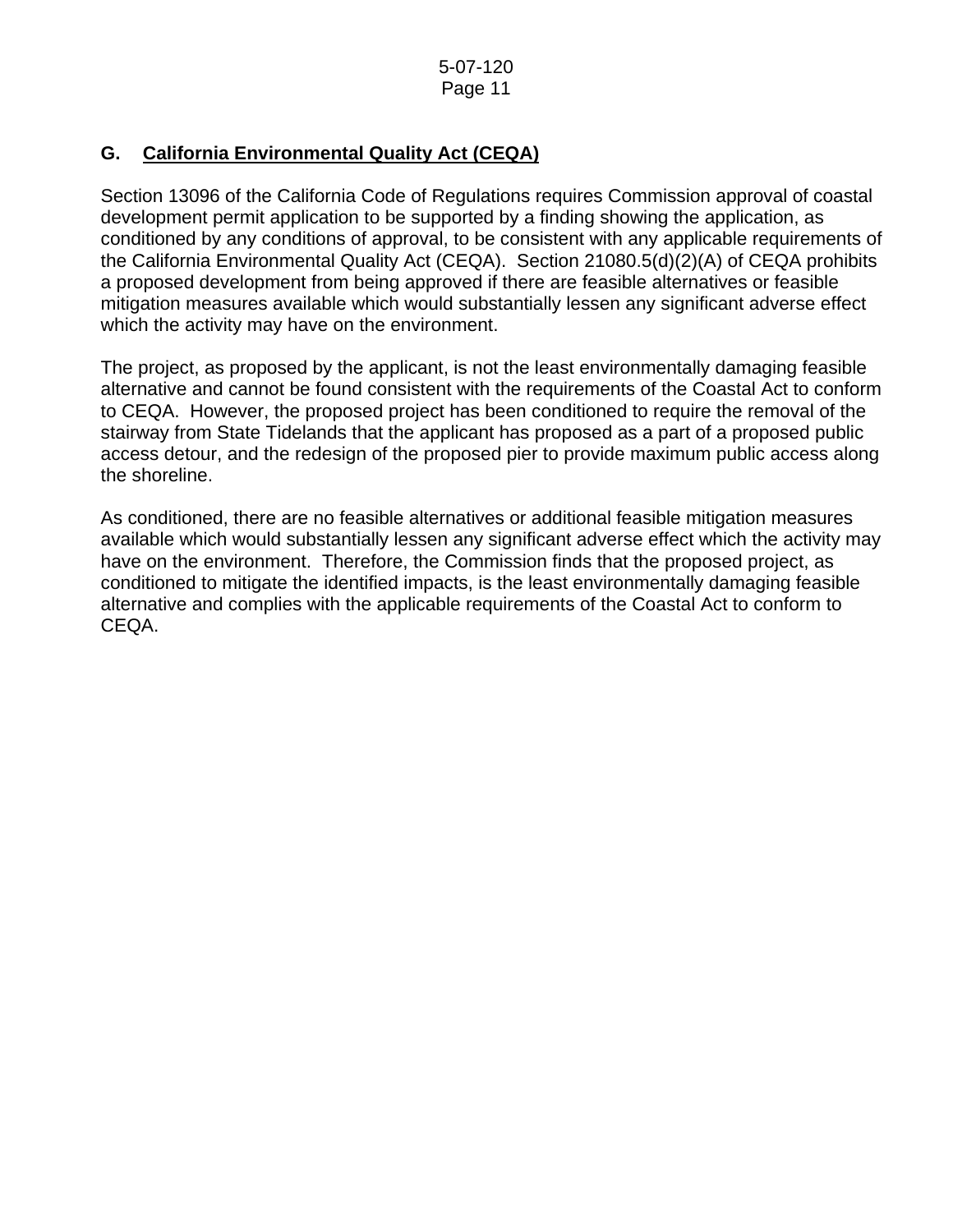# **City of Long Beach**

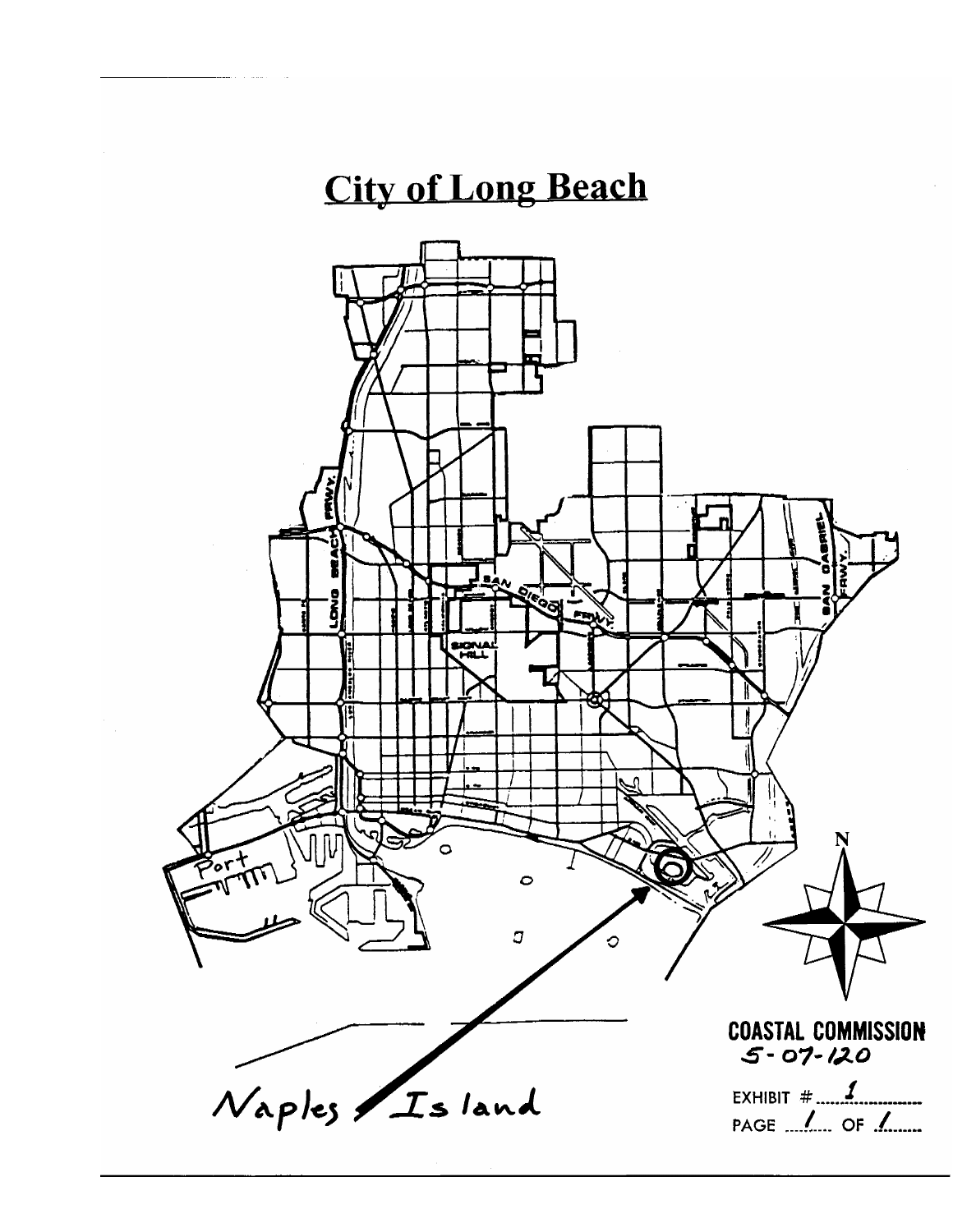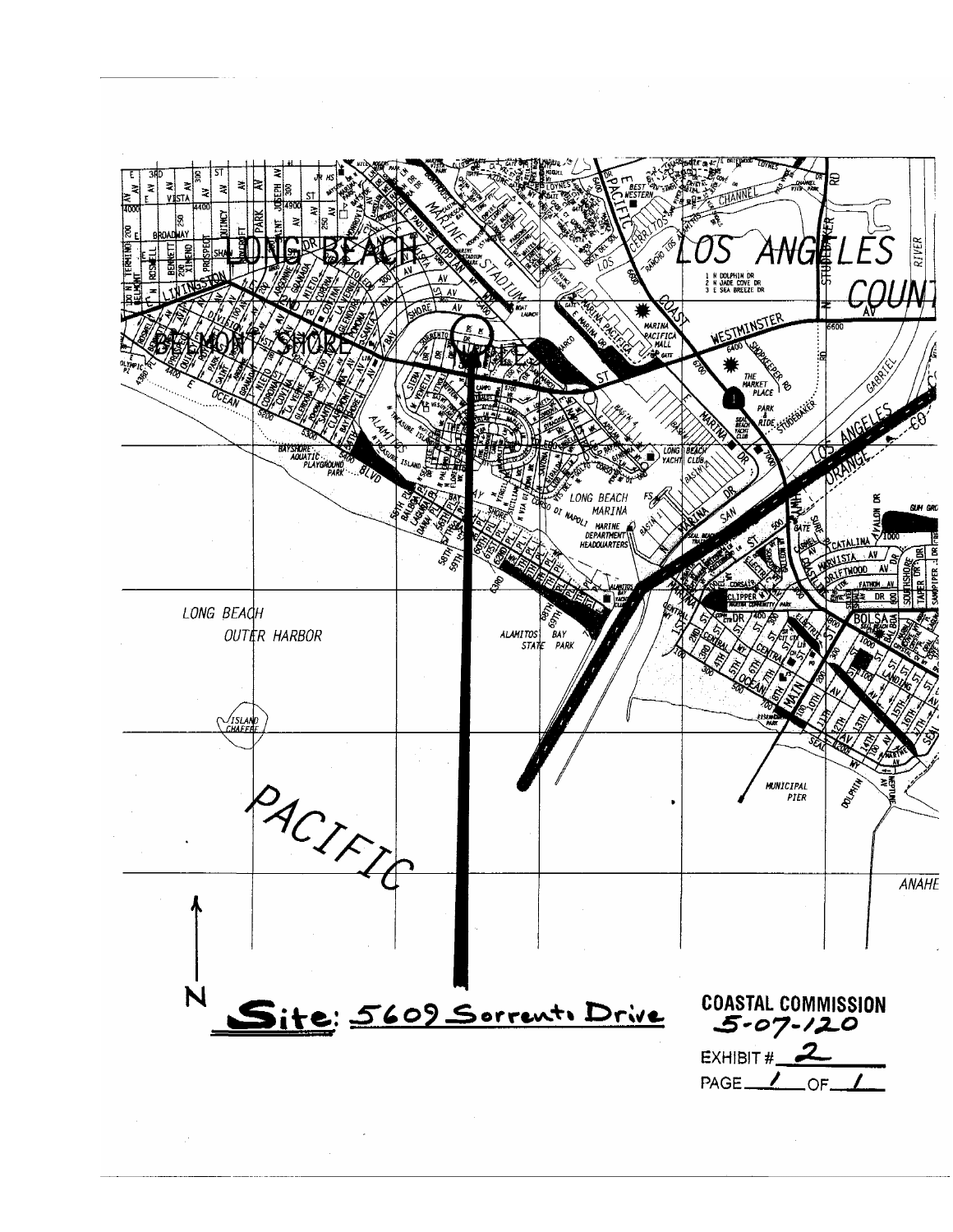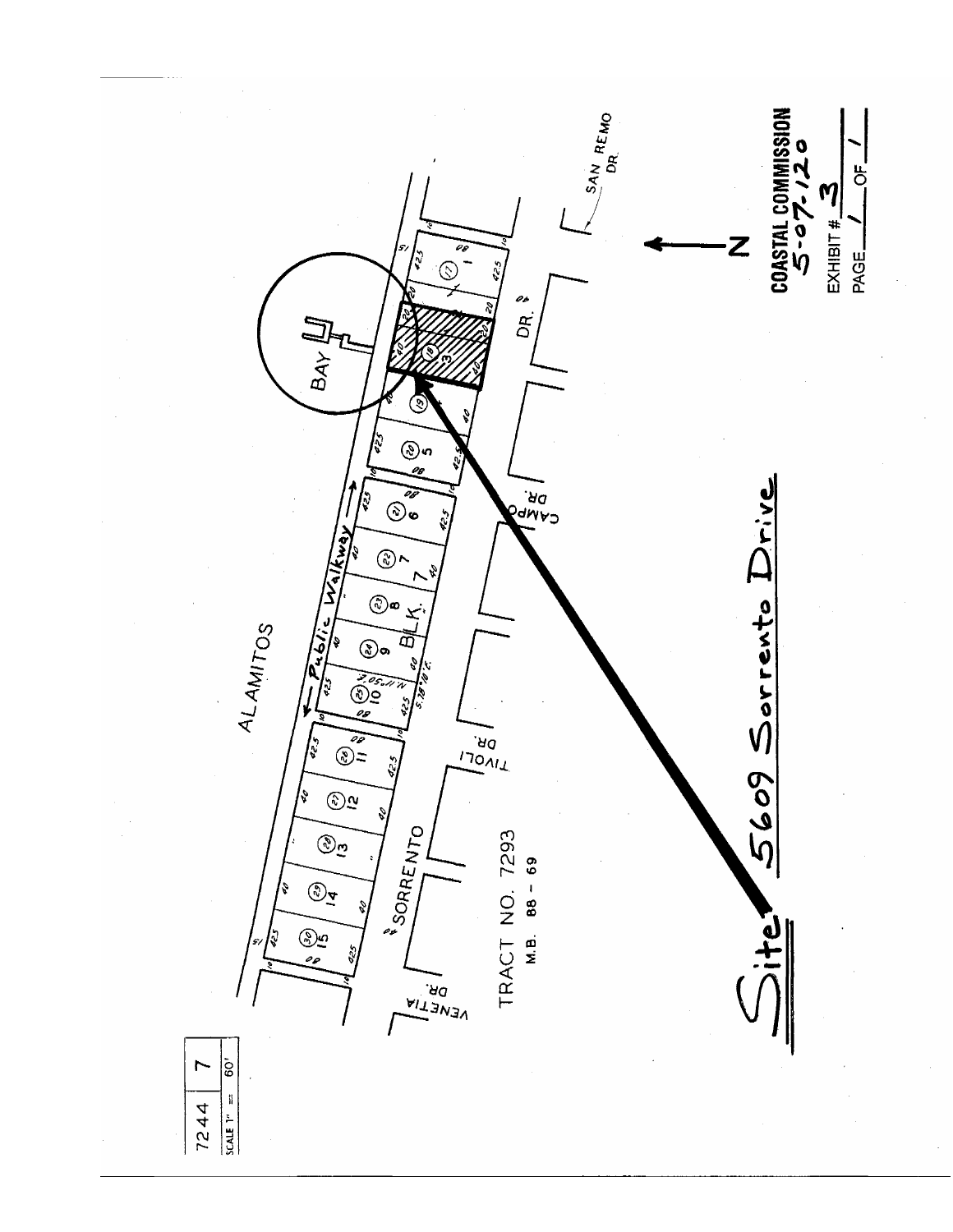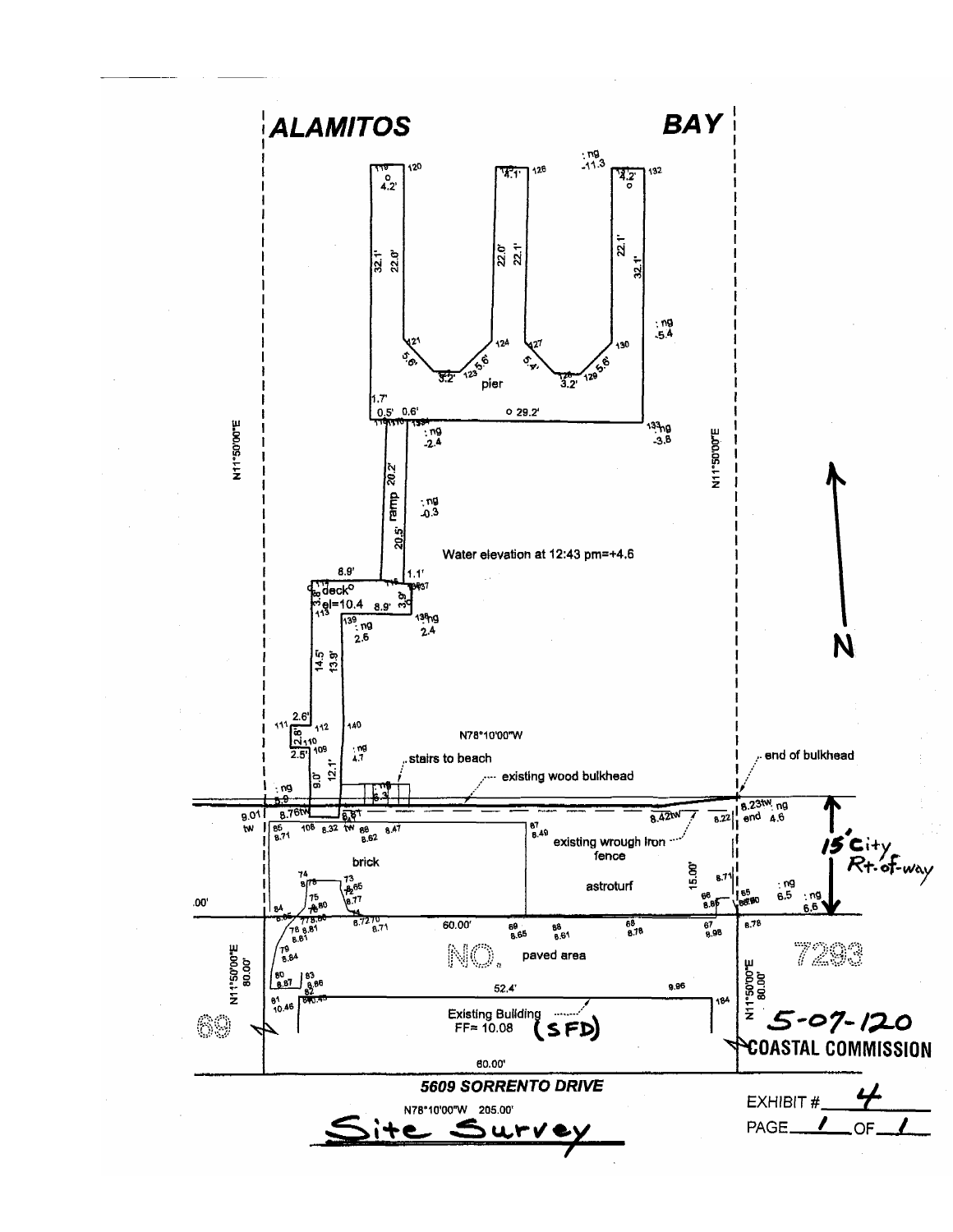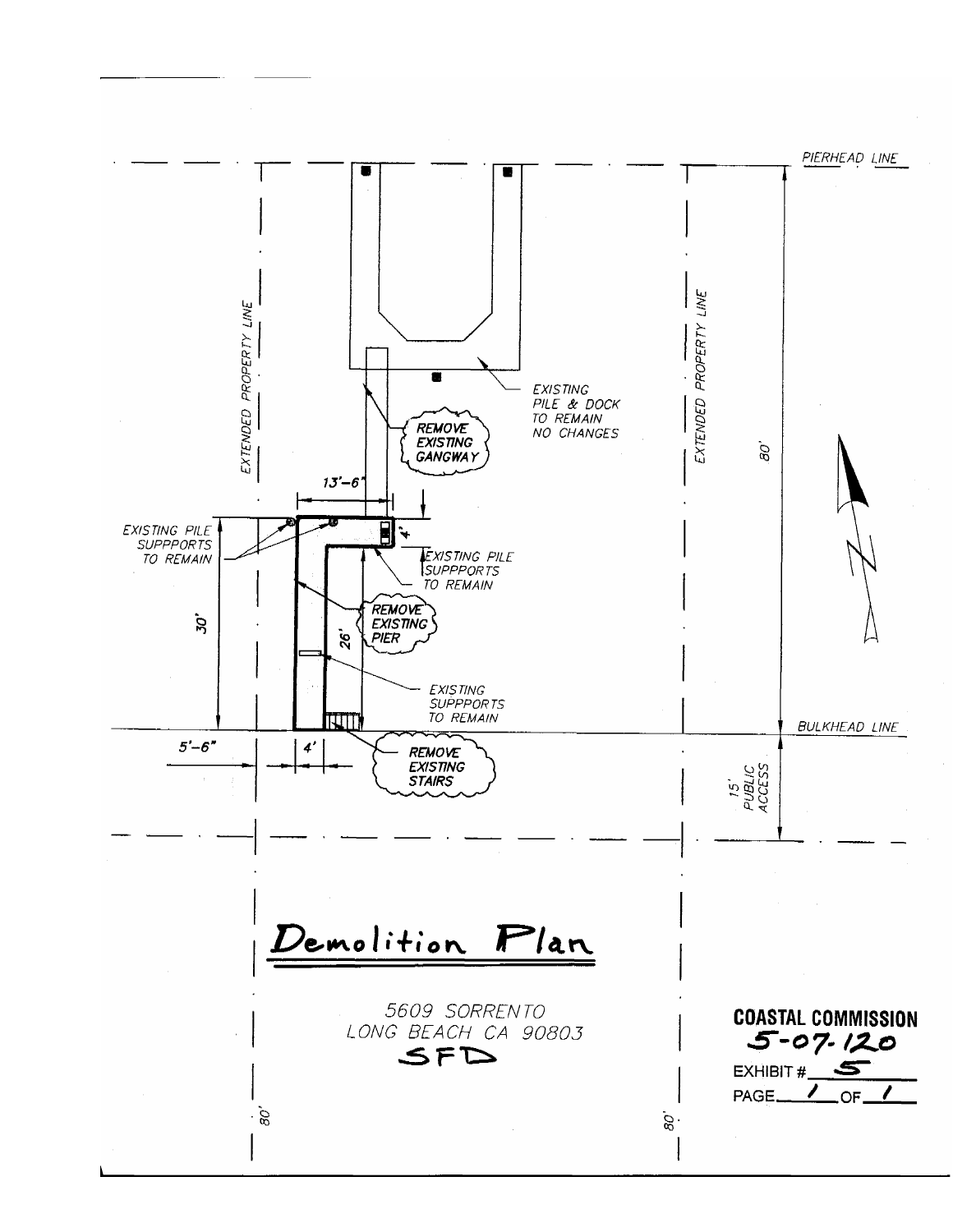